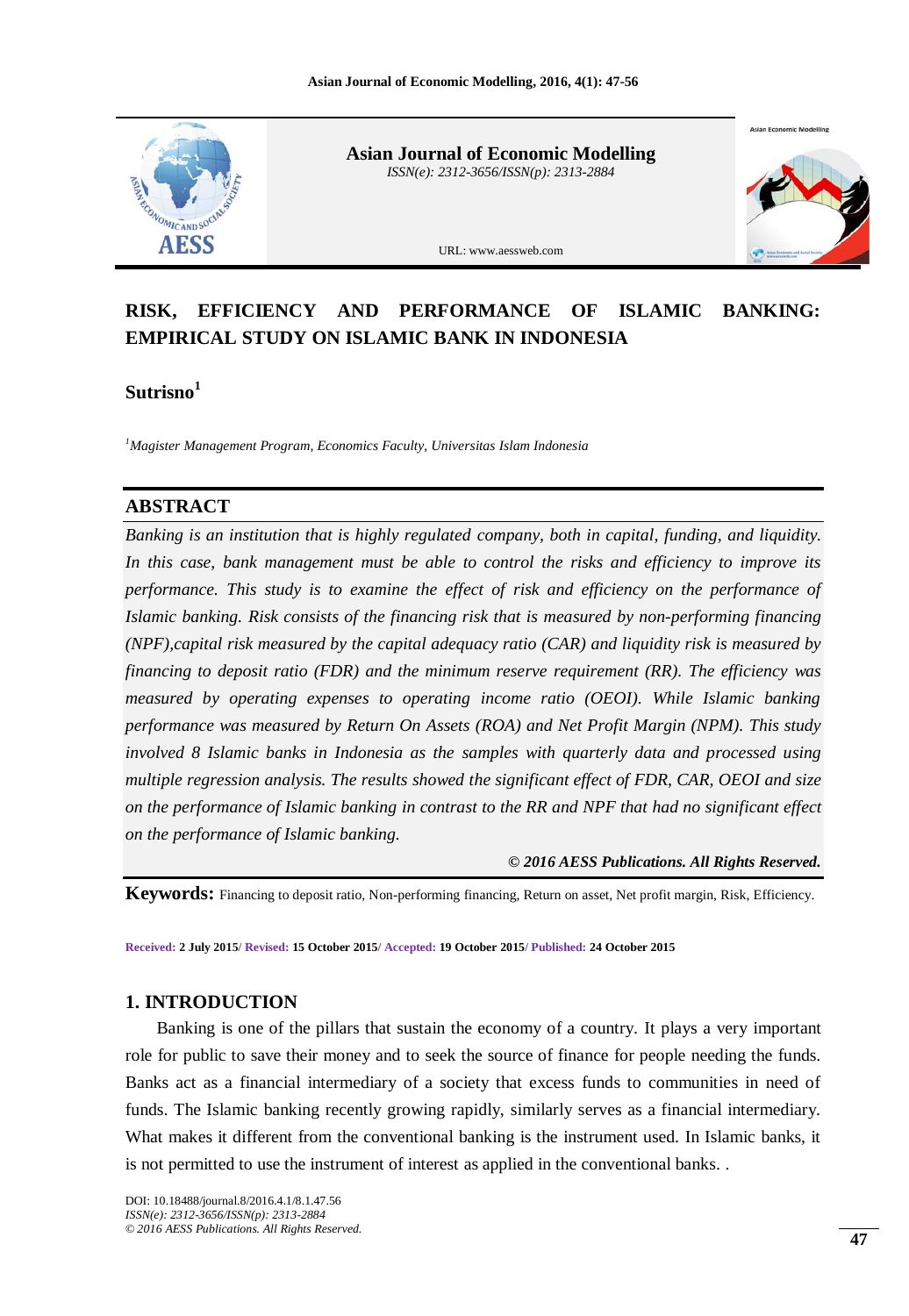Bank is a business is highly regulated by the government in consideration to that the source of banking funds mostly comes from the public. The failure and the liquidation of a bank will bring a detrimental impact on the community. Even, when the failure has a systemic impact, it could affect the economic stability. The bank's operations are therefore highly regulated by the government through the role of Bank Indonesia. For example, banks are required to provide cash as a minimum giro requirement (RR) at least 5% of the total liabilities immediately payable; financing granted not exceeding 110% of public funds; Non-performing financing (NPF) notexceeding 5%, and the minimum capital adequacy ratio of 8%, and other rules.

The bank's management is required to be able to manage the risks well without breaking the established rules of the bank. Meanwhile, Islamic banking is potential to have a risksince many of its operations are related to products containing such risks of *mudaraba* and *musharaka* financing [\(Mohammad](#page-9-0) *et al.*, 2013). The products areprone for dishonesty or fraud risk clients in the transaction. Bank Indonesia updated circulars SE No. 5/21 / DPNP / 2003 to SE No. 13/23 / DNDP in 2011 to encourage the application of risk management to credit risk, capital risk, operating risk, and other non-financial risks. The risk is examined by three variables namely risk financing risk, liquidity risk and operational risk [\(Ahmed](#page-9-1) *et al.*, 2011). While [Mohammad](#page-9-0) *et al.* (2013) divides risks into four categories namely credit risk, liquidity risk (liquidity ratio), capital risk , and operating risks.

The bank's business built is based on a trust to maintain the trust of banks and the bank should be able to maintain liquidity which provides funding at any time if customers withdraw their funds. The bank also should be able to provide funds to meet the agreed financing commitments. Since liquidity is a key element [\(Mohammad](#page-9-0) *et al.*, 2013) Bank Indonesia set a minimum threshold of liquidity referred to statutory reserve of 5%. The liquidity of the bank should be sufficient andshould not be too little or too big. If too large, it can impact on many funds of the banks which are idle resulting in the lesser opportunities to generate the profit.

Bank Indonesia also regulates bank capital in accordance with international regulations Bank International Settlement (BIS). Bank capital plays a very important role sincewhen the bank is bankrupt, it can cover the loose. In accordance with BIS, capital adequacy ratio serves to mitigate the risk of loss. The bank's capital will be used for capital (CAR) is a minimum of 8%. Some researcher found a significant relationship between capital adequacy ratio and the performance of Islamic banking [\(Haron, 1996\)](#page-9-2) and [Srairi \(2009\)](#page-9-3).

Meanwhile, in Islamic banks, the major incomes are derived from financing provided. The higher financing given the opportunity to make a profit is also higher. However, the provision of financing must be careful because it also can lead to many problems. Financing risk is measured by the amount of financing (Non-Performing Financing/NPF). The higher NPF causes lesser bank profits because banks should provide more reserves for receivables.

Bank profits earned from bank income will be reduced by banks' operating costs. To measure the efficiency can use the ratio of operating expenses and operating income (OEOI) of the bank [\(Qureshi and Madeeha, 2012\)](#page-9-4). The higher OEOI shows the bank's operations getting more inefficient. Islamic banks in Indonesia, which is still comparatively short, have a sharp variation in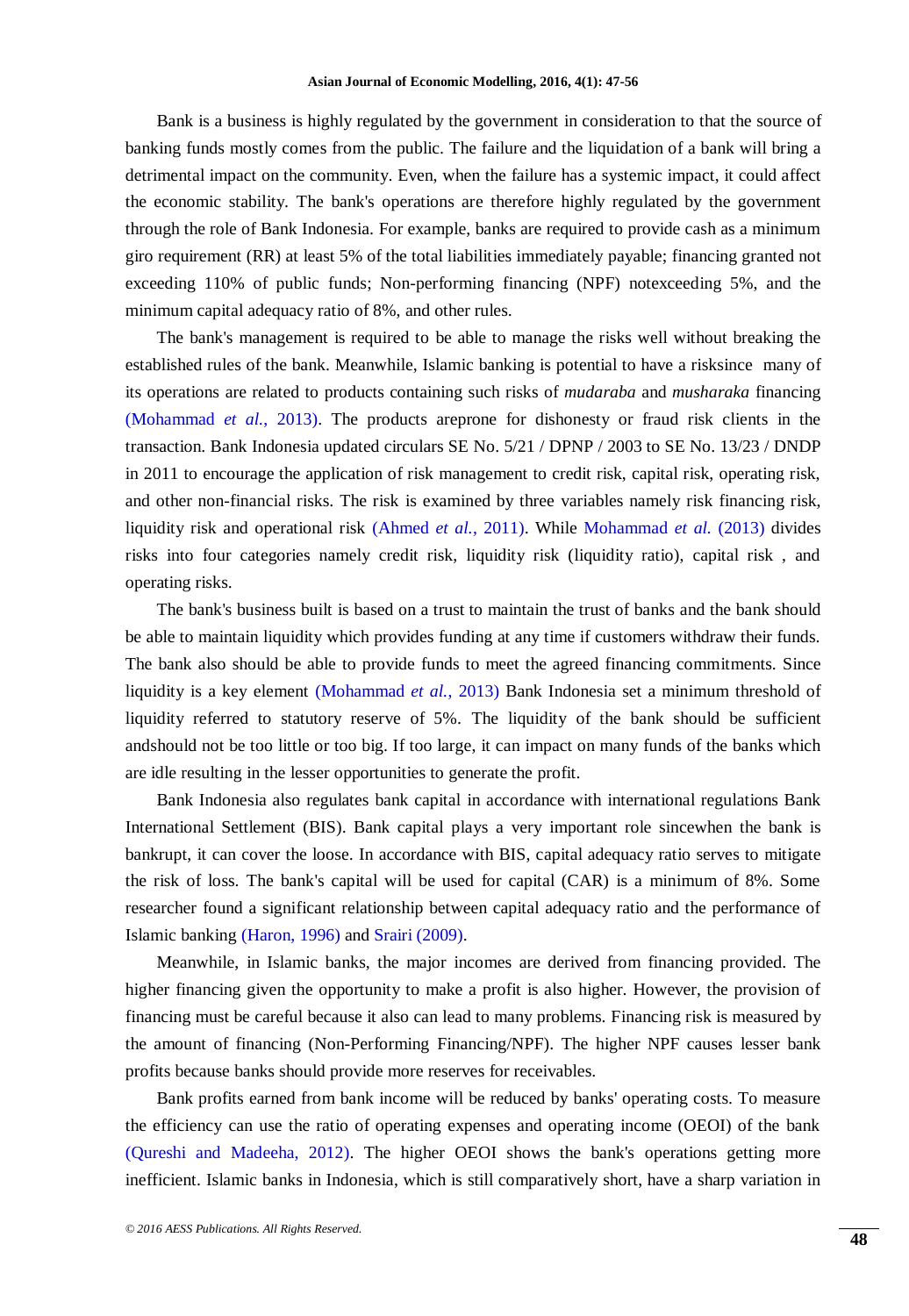terms of total assets. It is also found a positive effect of the size of the bank and total assets of and proxy performance of Islamic banks [\(Ahmed](#page-9-1) *et al.*, 2011). The larger banks are increasingly trusted by the public, both for the purposes of saving money and for financing.

## **2. THEORITICAL REVIEW AND HYPOTHESIS**

## **2.1. Liquidity Risk and Performance of Islamic Banks**

The bank liquidity is akey element in managing the bank's assets [\(Mohammad](#page-9-0) *et al.*, 2013). Liquidity management is one of the highest priorities in the financial institution. Good Liquidity Management will be able to meet the funding requirements for both customers intending to take their funds at any time and provide funds to meet financial commitments. As regulated in Bank Indonesia Regulation No. 13/23/PBI/2011 on the application of risk management for Islamic banks and Islamic business units, bank liquidity is measured by the minimum reserve requirement (RR) and financing to deposit ratio (FDR). RR is intended to maintain daily liquidity, while FDR isgranted financing compared with public funds. The higher reserve requirement shows the higher security of public funds, but on the other hand the increasing amount of the reserve requirement will lead to the greater number of idle funds, thus reducing the opportunity for gain. Meanwhile, the higher FDR shows the greater amount lent, but greater liquidity risk due to the loaned funds cannot be withdrawn at any time.

There is a significant relationship between the loan and total assets and profitability (Ani *[et al.](#page-9-5)*, [2012\)](#page-9-5) while [\(Srairi, 2009\)](#page-9-3) found no difference in liquidity between Islamic banks and conventional banks. The researcher studying in Islamic banking in Indonesia has found the influence of the LDR and profitability [\(Arianti and Harjum, 2012\)](#page-9-6).

- H1: Reserve Requirement (RR) negatively affects the performance of Islamic banks
- H2: Financing to deposit ratio (FDR) has a positive influence on the performance of Islamic banks

#### **2.2. Financing Risk and Performance of Islamic Banks**

Banks including Islamic banks have established the ultimate goal for profit that can be used to pay for the results to clients and profits for their owners. The main sources of Islamic bankprofits are derived from the financing provided, thus, enabling the greater finance to provide a great opportunity to obtain greater profits. On the other hand, the increasing amount of financing risk also raises the potential losses due to financing risk problems. The management of Islamic banks is expected to provide financing risk to the principle of caution to control the financing risk. Financing problems (uncollected) in Islamic banking are often called non-performing financing (NPF). The higher NPF showed greater funding problems and the greater reserve should be provided for the elimination of receivables, which still could potentially reduce the level of profit.

The study on Islamic banking in Pakistan found a significant effect of NPF and banking performance [\(Akhtar](#page-9-7) *et al.*, 2011). Similarly, [Syafri \(2012\)](#page-9-8) studying Islamic banking in the Gulf countries also found a significant effect. [Ruslim \(2012\)](#page-9-9) found a significant and negative influence between the NPF and the performance of Islamic banks in Indonesia.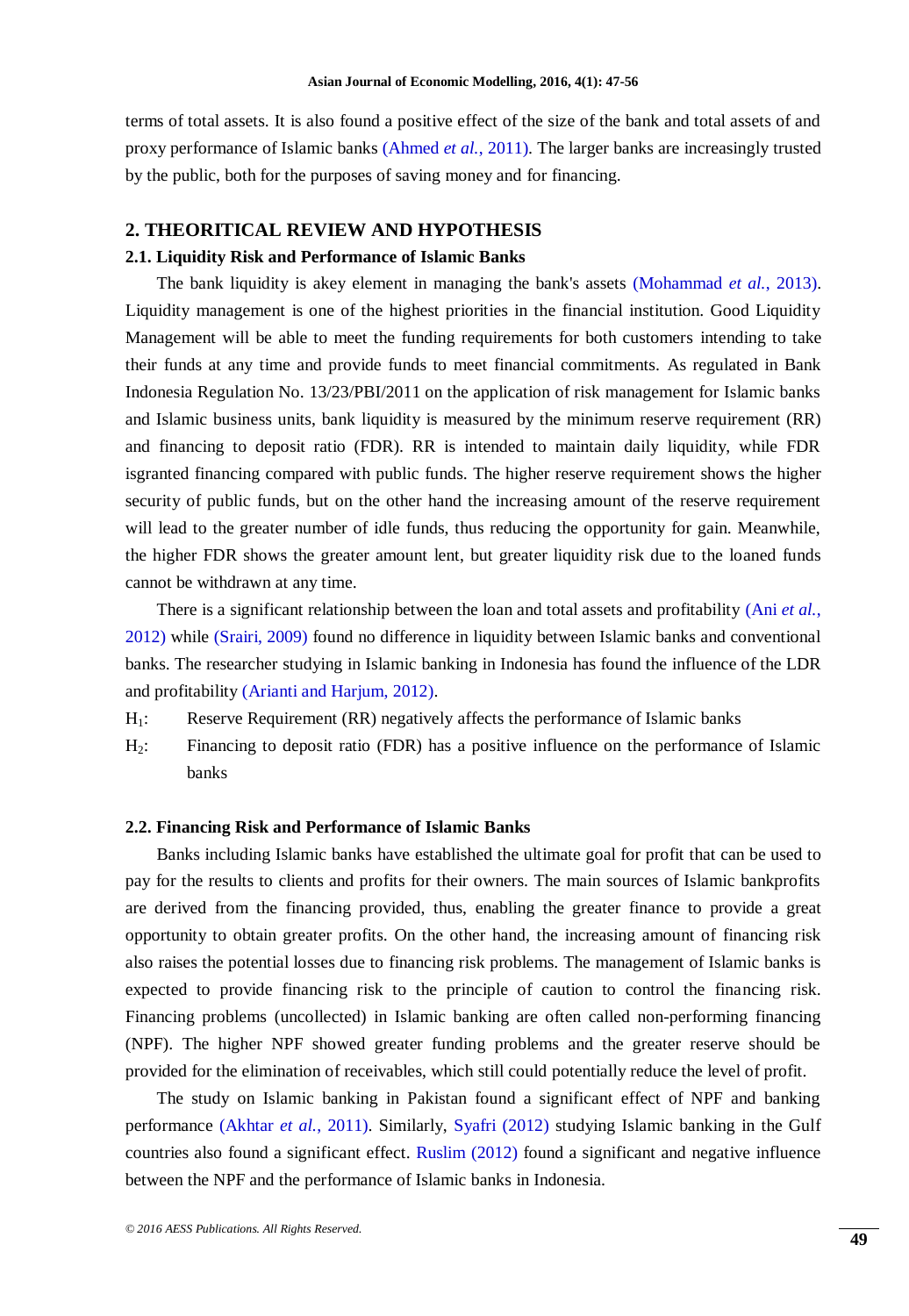H3: Non Performing Finance (NPF) negatively affects the performance of Islamic banks

#### **2.3. Capital Risk and the Performance of Islamic Banks**

For every company, capital is very important to develop itsbusiness. Banking capital is also very important asthe function of capital only used reserves to cover losses; bank capital is also one measure of bank soundness. The higher capital owned by the bank indicatesits better health. Bank capital set by Bank Indonesia with reference to international regulations 'Bank of International Settlement' is a minimum of 8% measured by bank capital adequacy ratio of capital or capital adequacy ratio (CAR)as the ratio between equity capital held by banks with risk-weighted assets. The bank management should be able to manage that amount of sufficient capital (not too little or too large). If the CAR of banks is too high in terms of the bank's good health but with too magnitude CAR, it indicates much funds unemployed because many funds are stored in the capital. Therefore, the greater CAR will reduce opportunities for gains.

Capital adequacy ratio (CAR) has a significant and negative effect on the performance of Islamic banks [\(Akhtar](#page-9-7) *et al.*, 2011). Similarly, CAR also negatively affects the profitability of Islamic banks [\(Syafri, 2012\)](#page-9-8). However, a researcherhas found insignificant effect of CAR and the performance of Islamic banks in Malaysia (Idris *et al.*[, 2011\)](#page-9-10) and other researcher found no significant effect of CAR and the performance of Islamic banks in Indonesia [\(Ruslim, 2012\)](#page-9-9).

H4: Capital Adequacy Ratio (CAR) negatively affects the performance of Islamic banks

#### **2.4. Efficiency and Performance of Islamic Banks**

The size of the operational efficiency of Islamic banking can use the ratio of operating expenses to operating income [\(Mohammad](#page-9-0) *et al.*, 2013). Corporate profits arederived from revenue minus costs, so if the cost can be reduced it is expected to increase profits. OEOI with a large rate showsthe less efficiency of Islamic banking in operation; thereby decreasing the rate of profit. In Indonesia, it is found a negative and significant effect between OEOI and profitability [\(Ariyani,](#page-9-11)  [2010\)](#page-9-11).

H5: The ratio of operating expenses to operating income (OEOI) negatively affects the performance of Islamic banks

### **2.5. The Firm Size and the Performance of Islamic Banks**

Firm size indicated by the number of assets also affects banks in profit. The greater ability of banks provide financings risk because they have more funds to provide financing risk [\(Akhtar](#page-9-7) *et al.*[, 2011\)](#page-9-7). Some researcher use the firm size as the control variables still affecting the profitability [\(Zeitun, 2012\)](#page-9-12); (Idris *et al.*[, 2011\)](#page-9-10) an[d Srairi \(2009\)](#page-9-3). The next hypothesis is:

H6: Firm size (SIZE) has a positive influence on the performance of Islamic banks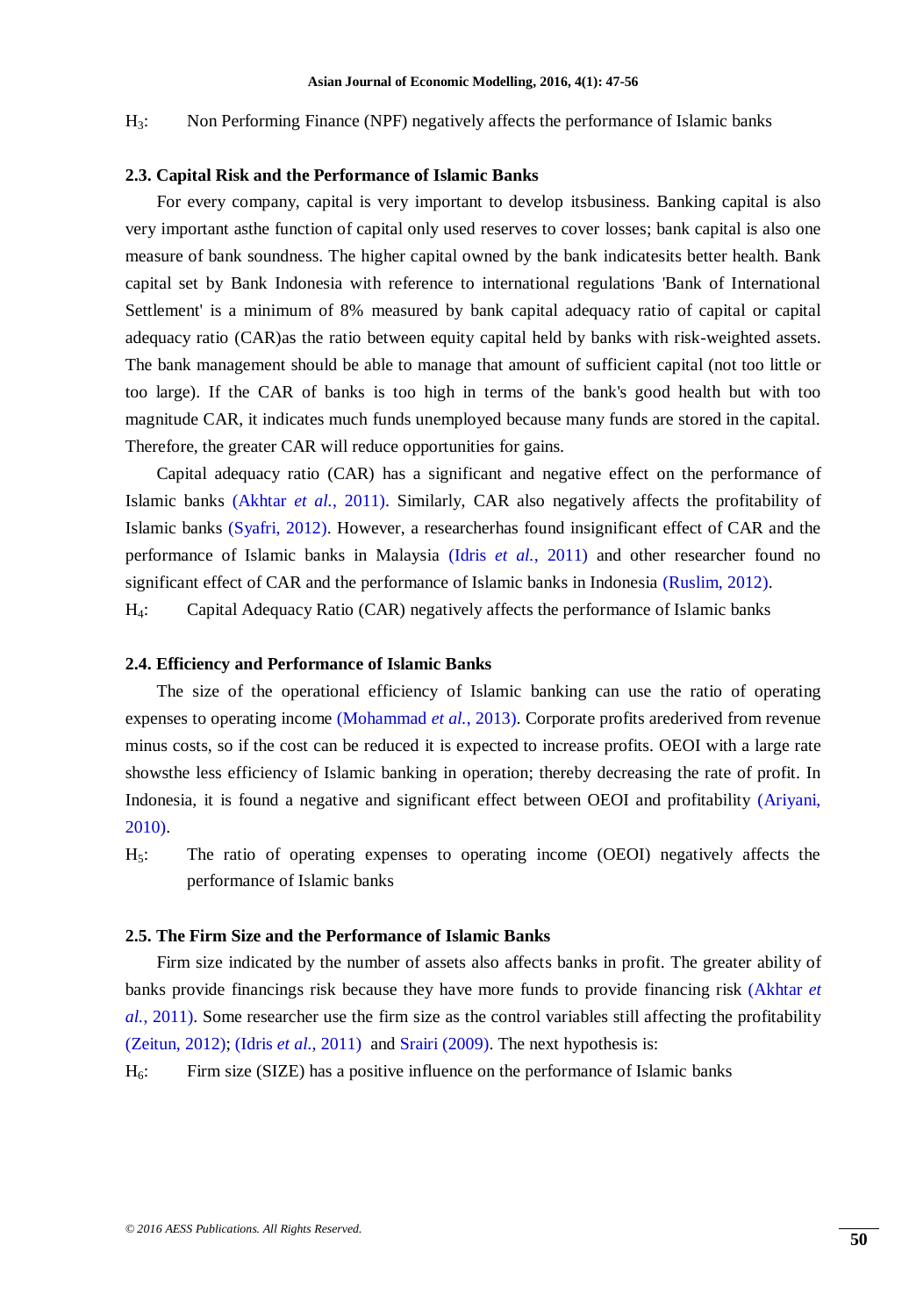## **3. RESEARCH MOTHOD**

### **3.1. Population and Sample**

The population in this research consist of 11 Islamic banks currently operating in Indonesia. Of those 11 Islamic banks, some are the new ones; thus, they were not included in the study. In other word, there were eight Islamic banksestablished earlier involved in this research as the sample. The data was taken in the form of data quarterly. The list of banks studied in this study is presented in Table 1.

| N <sub>0</sub> | <b>Banks Name</b>           |
|----------------|-----------------------------|
|                | PT. Bank Muamalat Indonesia |
| 2              | PT. Bank SyariahMandiri     |
| 3              | PT. Bank Mega Syariah       |
| 4              | PT. Bank BRI Syariah        |
| 5              | PT. Bank BukopinSyariah     |
| 6              | PT. Bank PaninSyariah       |
|                | PT. Bank BCA Syariah        |
| 8              | PT. Bank BNI Syariah        |

**Table-1.** List of Samples

 **Source:** Sharia bank statistic, September 2013 (Bank Indonesia)

## **3.2. Research Variables**

In accordance to the conceptual framework of research in the future, then in this study, there are two dependent variables, five independent variables and one control variable, and variable measurements as follows:

| <b>Variable</b>            | <b>Notation</b> | <b>Measurement</b>                             |
|----------------------------|-----------------|------------------------------------------------|
| <b>Return on Assets</b>    | <b>ROA</b>      | Net Income/Assets Average                      |
| Net Profit Margin          | <b>NPM</b>      | Net Income/Operational Income                  |
| Financing to Deposit Ratio | <b>FDR</b>      | Total Financing/The third party fund           |
| <b>Reserve Requirement</b> | R <sub>R</sub>  | $Cash + BI Balance/Obligation soon to be paid$ |
| Capital Adequacy Ratio     | <b>CAR</b>      | Total equity/Weighted average asset by risk    |
| Non Performing Financing   | <b>NPF</b>      | Non perform financing /Total Financing         |
| Operating Expenses to      | <b>OEOI</b>     | Operating Expenses/Operating Income            |
| Operating Income           |                 |                                                |
| Firm Size                  | <b>SIZE</b>     | Ln Total Assets                                |
|                            |                 |                                                |

**Table-2.** Measurement of Variables

#### **3.3. Data Analysis**

To explain the influence of the independent variables on the dependent variable, multiple regression statistical analysis was used. Multiple regressions is a regression technique describing the influence of the dependent variable with the independent variable. The multiple regression equation is presented as follows:

$$
ROA = \beta_0 + \beta_1 FDR + \beta_2 NPF + \beta_3 CAR + \beta_4 OEOI + \beta_5 RR + \beta_6 SIZE \tag{1}
$$

$$
NPM = \beta_0 + \beta_1 FDR + \beta_2 NPF + \beta_3 CAR + \beta_4 OEOI + \beta_5 RR + \beta_6 SIZE \tag{2}
$$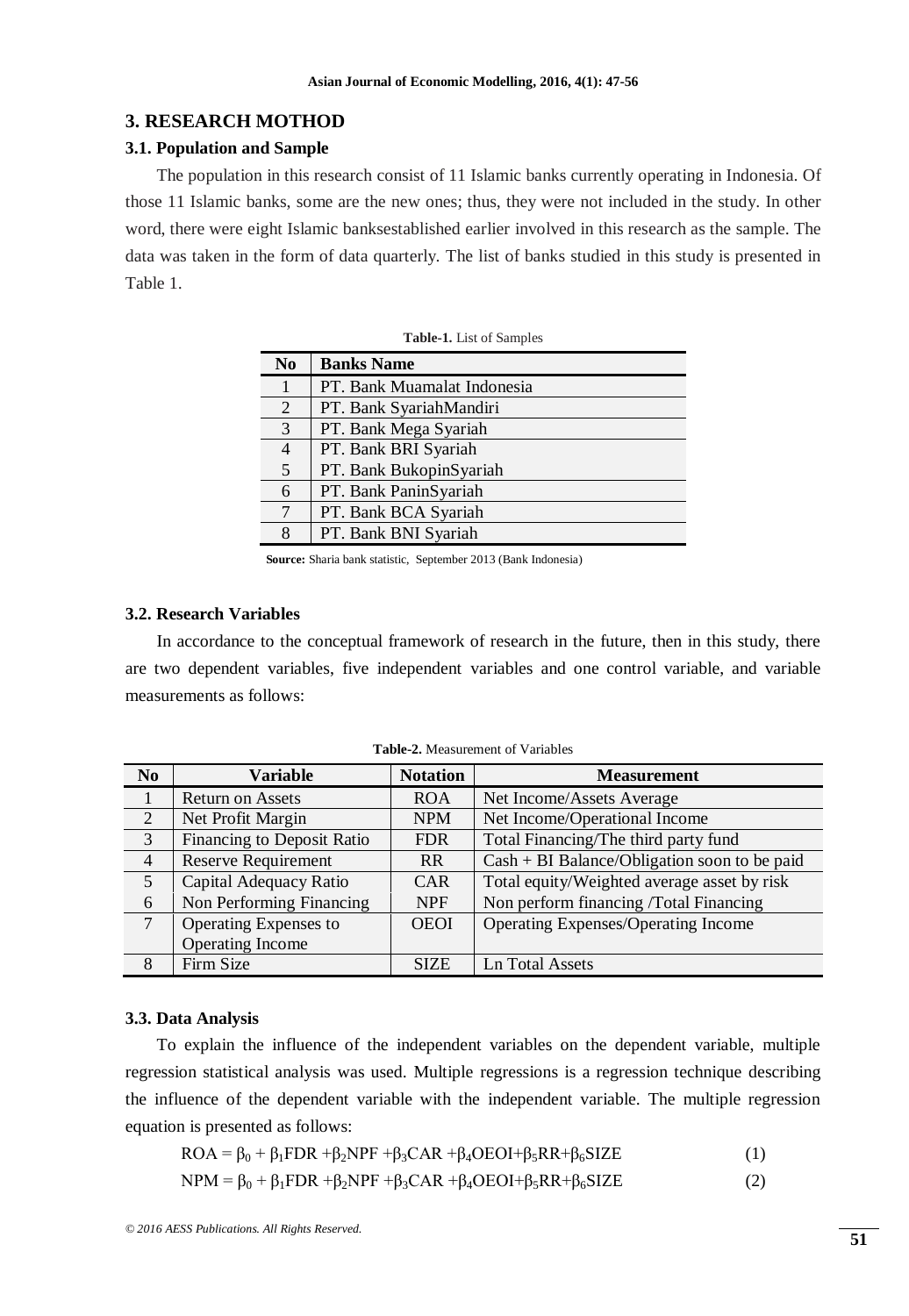where:

| <b>ROA</b>  | $=$ Return On Assets                   |
|-------------|----------------------------------------|
| <b>NPM</b>  | $=$ Net Profit Margin                  |
| <b>FDR</b>  | $=$ Financing to Deposit Ratio         |
| <b>NPF</b>  | $=$ Non Performing Financing           |
| <b>CAR</b>  | $=$ Capital Adequacy Ratio             |
| <b>OEOI</b> | $=$ Operating cost to operating income |
| <b>RR</b>   | $=$ Reserve requirement                |
| <b>SIZE</b> | $=$ Firm size                          |

## **4. RESULT AND DISCUSSION**

#### **4.1. Descriptive Statistic**

Table 3 presents the results of the data with the help of the program E-views obtained descriptive statistics.

|             | Mean  | <b>Median</b> | <b>Maximum</b> | <b>Minimum</b> | Std. Dev. |
|-------------|-------|---------------|----------------|----------------|-----------|
|             |       |               |                |                |           |
| <b>ROA</b>  | 1.28  | 1.53          | 4.25           | $-12.02$       | 1.7832    |
| <b>NPM</b>  | 7.41  | 7.15          | 16.14          | $-8.72$        | 4.0977    |
| <b>OEOI</b> | 88.17 | 86.57         | 183.34         | 50.79          | 20.5589   |
| <b>FDR</b>  | 97.6  | 91.87         | 205.31         | 35.43          | 20.325    |
| <b>CAR</b>  | 21.78 | 13.93         | 91.23          | 9.04           | 16.652    |
| <b>RR</b>   | 6.33  | 5.25          | 26.55          | 5.02           | 16.652    |
| <b>NPF</b>  | 3.32  | 2.96          | 8.46           | $\Omega$       | 6.4132    |
| <b>SIZE</b> | 15.61 | 15.67         | 17.88          | 11.99          | 1.3141    |

**Table-3.** Descriptive Statistic

 **Source:** Data processed

Islamic banking performance which is measured by return on assets (ROA) shows the relatively low average but positive by 1.28%. The highest ROA was achieved by Mega ShariaBank at 4.25% at the beginning of its establishment in 2010, while the lowest ROA was obtained by BNI Syariahat -12.02% at the beginning of the bank's operations in 2010. Judging from the net profit margin (NPM) it showed an average of 7.41% with a maximum of 16:14 NPM% acquired by Mega ShariaBank in the second quarter of 2011. On the other hand, the lowest NPM was experienced by PaninShariaBankby -8.72% in the beginning of the operation of the first quarter of 2010.

Judging from the net profit margin (NPM) it showed an average of 7.41% with a maximum of 16:14 NPM% acquired by Mega ShariaBankin the second quarter of 2011. In contrast, the lowest NPM by -8.72% was experienced by PaninShariaBankat the beginning of the operation of the first quarter of 2010.

The level of bank efficiency as measured by operating costs compared with operating income (OEOI) showed an average of 88.17%. The high OEOI of 183.34% was obtained by PaninShariaBank at the beginning of the operation of the 2nd half of 2010, while the lowest one was at 50.79% of OEOI experienced by PaninShariaBank in the end of 2012.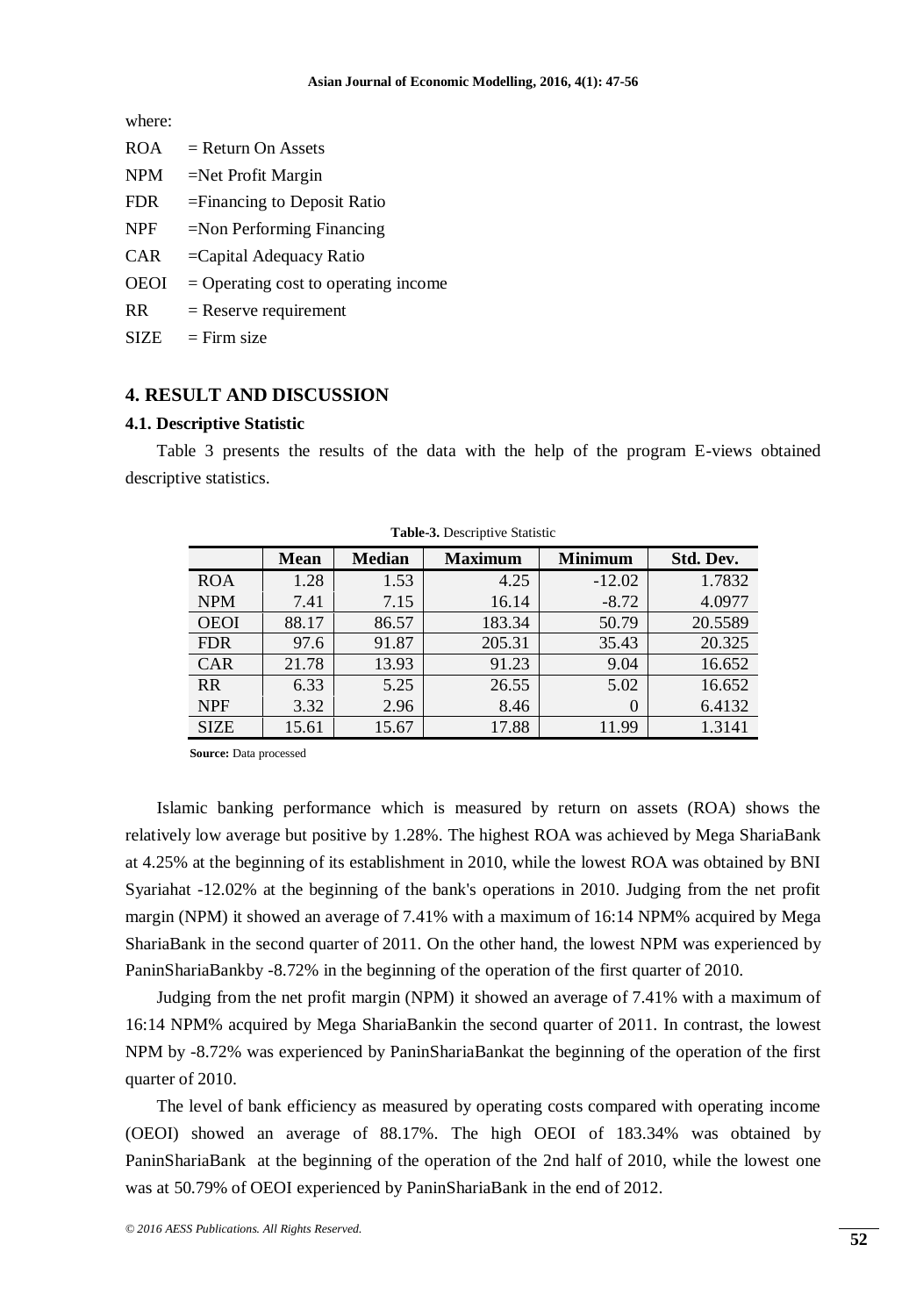CAR capital ratio showed the average number of 21.79% higher than the CAR of 91.23% of ShariaBCA at the beginning of the operation. CAR for it demonstrated the ability of banks to disburse very low; thus, emerging so many unemployed equities. While low CAR of 9.04 was produced by the Bukop in Sharia Bank in 2009.

The ratio of a bank's ability to channel financing was compared with the third party funds as measured by financing to deposit ratio (FDR) with an average of 97.60%. FDR high of 205.31% was obtained by PaninSharia Bank in mid of 2011, while the lowest one at 35.43% of FDR was obtained by PaninSharia Bankin 2009 in the initial operation of the bank. Liquidity in the form of the provision of the minimum reserve requirement (RR) was at the average of 6.33% with a value of 26.55% and a centipede minimum of 5:02%

Financing risk as measured by the NPF showed the average number of relatively little, amounting to 3:32%, with a minimum of 0.00% and a maximum of 8:46% experienced by BNI Sharia in the 1st half of 2012. This showedthat the problematic financing (NPF) on Islamic banking is still controlled due to the maximum limit of 5%.

## **4.2. Hypothesis Test Results and Discussion**

The results of hypothesis testing with the dependent variable consists of return on assets (ROA) and net profit margin (NPM) as follows:

|                  | <b>ROA</b>  |        | <b>NPM</b>  |        |
|------------------|-------------|--------|-------------|--------|
| <b>Variables</b> | t-statistic | Prob   | t-statistic | Prob   |
| <b>FDR</b>       | 1.180215    | 0.024  | 3.115036    | 0.0023 |
| <b>RR</b>        | 0.595167    | 0.5527 | $-3.697186$ | 0.0003 |
| <b>NPF</b>       | $-0.451899$ | 0.6521 | $-0.591225$ | 0.5554 |
| <b>CAR</b>       | $-1.063765$ | 0.0294 | $-2.766312$ | 0.0065 |
| <b>OEOI</b>      | $-6.431144$ | 0.0000 | -7.777839   | 0.0000 |
| <b>SIZE</b>      | 0.238665    | 0.0117 | 4.640731    | 0.0000 |

**Table-4.** Hypothesis Test Results

## **4.2.1. Liquidity Risk**

Liquidity is the ability of banks to meet withdrawals at any time and meet the financing commitments [\(Siamat, 2005\)](#page-9-13). It ismeasured by two variables financing to deposit ratio (FDR) and the minimum reserve requirement (RR). From the results of hypothesis testing with ROA as the dependent variable with FDR as independent variables, the t-statistic values were obtained significantly positive by 0.0240, showing that the FDR was significant and positive with ROA as the significance value was lessthan the significance level 0:05. Similarly, inthe NPM as the dependent variable, the t-statistic figures were obtained positive with the significance level of 0.0023 less than the level of significance as required. It can be concluded that the hypothesis is proven, meaning that the higher financing could provide the higher profit given. The heightened FDR showed that the higher financing provided an opportunity to obtain greater profits. While the results of hypothesis liquidity as measured by the reserve requirement on ROAturned out the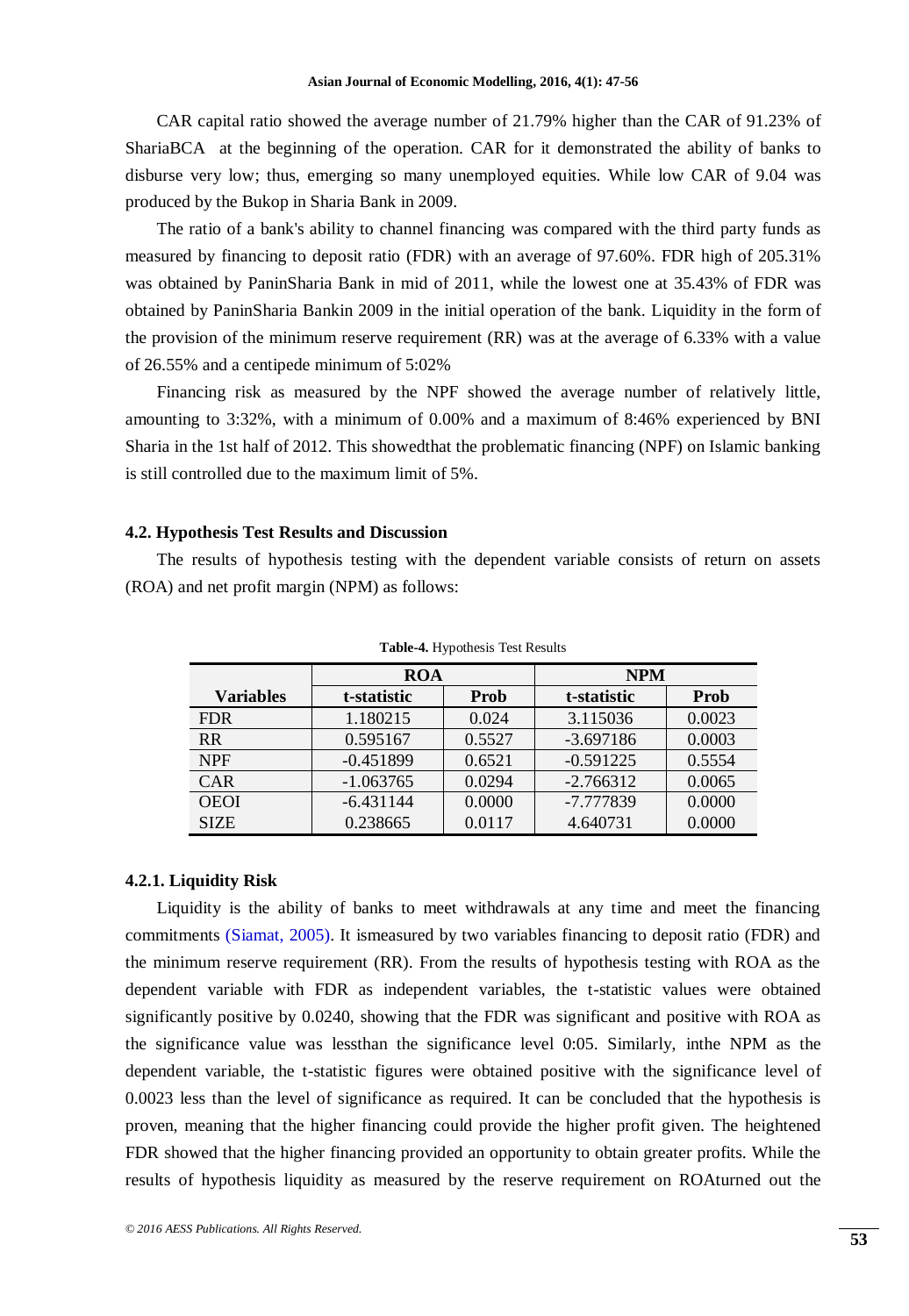insignificant effect because of the greater significance level 0.5527 0:05. This suggests that the size of the reserve has no effect on ROA. On the other hand, with the influence of the NPM, RR had a negative and significant effect characterized by the probability value of 0.0003 smaller than the level of significance as required. It indicated the greater magnitude of reserve funds for liquidity reserves, emerging the greaterreserve funds resulting in increasingly smaller idle funds for financing, thereby reducing the performance of the bank [\(Bukhari and Rana, 2012\)](#page-9-14). Relationship between the financing to profitabilityalso had a significant effect [\(Arianti and Harjum, 2012\)](#page-9-6). A positive effect of LDR on ROA [\(Ruslim, 2012\)](#page-9-9) was found as well.

#### **4.2.2. Financing Risk**

Financing risk is the amount of financing problems faced by Islamic banks measured by nonperforming financing (NPF). The hypothesisof test results showed that the NPF had a value of tstatistic significant negative and not good with the dependent variable ROA and NPM. The significant value of 0.6521 to 0.5554 was against the NPM ROA higher than the required level of significance. Thus, the financing risk as measured by the NPF had no effect on the performance of Islamic banks. This was likely due to the NPF Islamic banks that were relatively little, as indicated by the average of the NPF at 3:32%, the highest and the lowest at 8.46% and 0.00%, respectively. It indicated that a high NPF financing risk management was quite good [\(Arianti and Harjum,](#page-9-6)  [2012\)](#page-9-6). However, [Akhtar](#page-9-7) *et al.* (2011) and Idris *et al.* [\(2011\)](#page-9-10) found a significant relationship between the NPF with the performance of Islamic banks.

#### **4.2.3. Capital Risk**

The results of hypothesis test bank capital were adequate as measured by CAR showing a negative influence and exhibited significantly better performance as measured by ROA and NPM, still indicated by a negative value of t-statistics with the significance value for ROA of 0.0294 and 0.0065 for the NPM smaller than the significance level of 0:05. These results were consistent with the hypothesis proposed indicating that the higher the CAR will further degrade the performance of Islamic banks. The high CAR high and much funds absorbed into the capital, reduced the chance to be played in the financing, resulting in decreased profitability.

These results were consistent with the findings of [Akhtar](#page-9-7) *et al.* (2011); [Srairi \(2009\)](#page-9-3) and [Ani](#page-9-5) *et al.* [\(2012\)](#page-9-5). Some studies also found a significant effect of CAR onthe performance of Islamic banks in Indonesia [\(Arianti and Harjum, 2012\)](#page-9-6); [\(Ruslim, 2012\)](#page-9-9).

#### **4.2.4. Efficiency**

Bank efficiency is measured by the ratio of operating expenses to operating income (OEOI). From the results of hypothesis testing, t-values were obtained on ROA and NPM Statistically significant negative, because the significance value was less than the one required by 0:05. It can be stated that the level of efficiency as measured by OEOI had a significant and negative effect, meaning that the higher the OEOI resulted in the decreased performance of Islamic banks. The high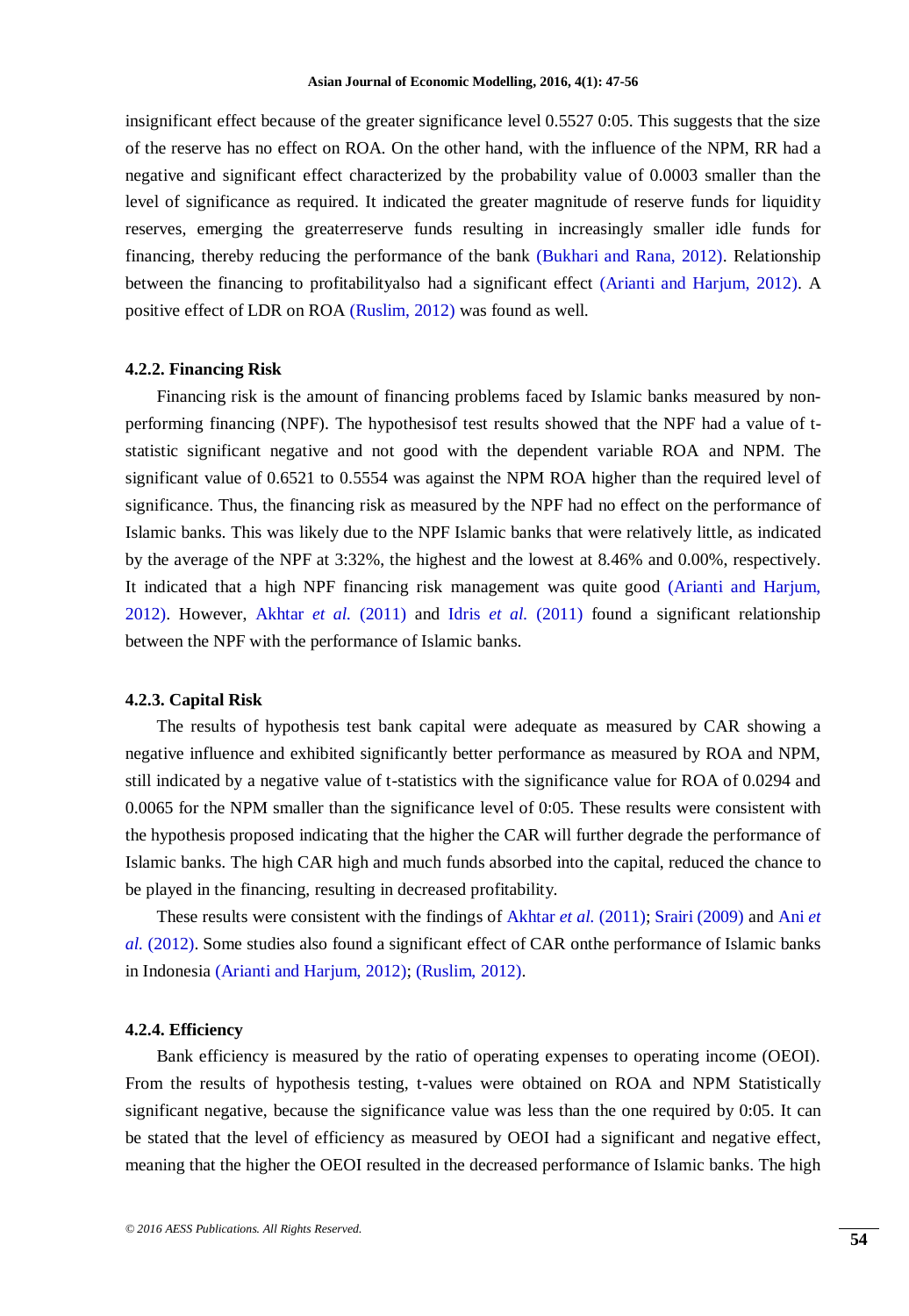OEOI indicated thatthe banks were increasingly inefficient in managing their assets so as to lower the rate of profit.

Some studies have found a significant relationship between OEOI with profitability [\(Akhtar](#page-9-7) *et al.*[, 2011\)](#page-9-7); [\(Srairi, 2009\)](#page-9-3). Similarly, study on Islamic banks in Indonesia also found a significant effect [\(Ariyani, 2010\)](#page-9-11); [\(Ruslim, 2012\)](#page-9-9).

#### **4.2.5. Firm Size**

Banks with large assets are more likely to obtain the number of larger customersbecause the people are more confident both in store and toobtain Financing risk funds. The results showed the effect of firm size hypothesis (size) onthe performance of the bank (ROA and NPM) that had a value of t-statistic significant positive and marked with significance value of 0.0117 on ROA and 0000 to NPM. Thus, the size of the company had a significant and positive effect on the performance of Islamic banks.

These results were similar with the findings of Idris *et al.* [\(2011\)](#page-9-10) conducting a research on that Islamic banking in Malaysia. It was found a positive effect between firm size and performance [\(Ahmed](#page-9-1) *et al.*, 2011); [\(Syafri, 2012\)](#page-9-8). While Ani *et al.* [\(2012\)](#page-9-5) and [Akhtar](#page-9-7) *et al.* (2011) found no significant relationship between firm size and performance..

## **5. CLOSING**

From the analysis and discussion, it can be concluded that the liquidity risk measured by the financing to deposit ratio (FDR) had a significant positive effect, so expectinga good management of FDR without ignoring the risk of financing (NPF). Whereas, when it was measured with the minimum reserve requirement (RR), it had a significant negative effect on the performance of Islamic banking. Therefore, the management of Islamic banks should be able to manage the reserve as well, meaning not too high so as not many idle funds.

Risk financing (NPF) has no significant impact on financial performance. On the other hand, risk capital (CAR) was significant and negatively affecting the performance of Islamic banks, so that management needs to manage the CAR that is not too high. OEOI also hada significant negative effect showing that higher ROA meant inefficient banks, thus reducing the bank's performance. In contract, firm size had apositive and significant effecton the performance of Islamic banks.

The result of this study is expected toprovide an additionalcontribution tothe existing literature. In addition,itis expected tobe usedby practitionersof Islamic bankinginIndonesiain managingthe risksof banksto improveits performance.

Funding: This study received no specific financial support.

Competing Interests: The authors declare that they have no competing interests.

Contributors/Acknowledgement: All authors contributed equally to the conception and design of the study.